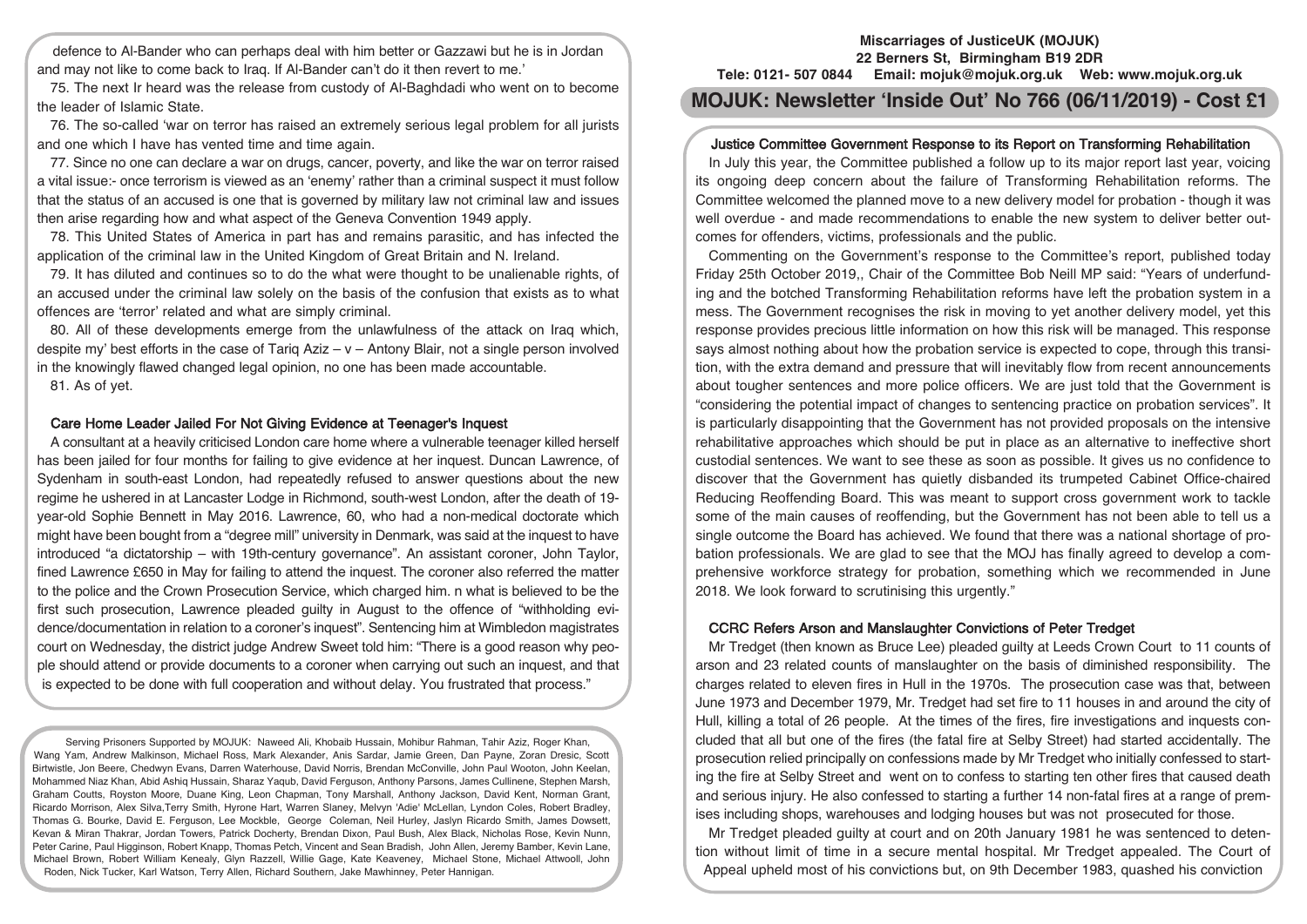on one count of arson and 11 counts of manslaughter relating to a fire at Wensley Lodge old people's home in Hessle, near Hull, in 1977. In relation to the remaining convictions Mr Tredget has remained in hospital detained without limit of time.

He applied to the CCRC in 2011. The Commission has conducted a thorough detailed and extensive investigation into Mr Tredget's remaining convictions and the circumstances surrounding them. This has been one of the Commission's longest ever running cases; the investigation has involved the commissioning of reports from numerous expert witnesses, obtaining and analysing of tens of thousands of pages of casework information, and the use of the Commission's power under section 19 of the Criminal Appeal Act 1995 to appoint a police force to carry out specific enquiries on the Commission's behalf and under its direction.

The Commission has decided to refer the case for appeal because it believes that new evidence identified in the course of its investigation raises a real possibility that the Court of Appeal will quash Mr Tredget's convictions. The referral is based on a number of grounds including: expert evidence obtained from a psychologist and a forensic linguist relating to the veracity of Mr Tredget's confessions. ·Expert evidence from a specialist document examiner relating to written confessions. · Non-compliance with the Judges' Rules and with the requirements of PACE in relation to interviews with Mr Tredget · Expert evidence relating to the causes of the fires. Mr Tredget was represented in his application to the Commission by Steve Gelsthorpe of Cartwright King Solicitors – steve.gelsthorpe@cartwrightking.co.uk Mr Tredget was born Peter Dinsmore and changed his name to Bruce Lee prior to his arrest in 1980. He subsequently changed his name to Peter Mawson and then to Peter Tredget.

## District Judge 'Sarcastic and Shaking With Rage' in Flawed Family Hearing

John Hyde, Law Gazette: The Family Court has overturned a district judge's care ruling after finding she 'crossed the line' during the hearing, creating a hostile atmosphere and alienating everyone appearing before her. In C (A Child) (Judicial Conduct), His Honour Judge Mark Rogers said District Judge Mian had conducted the March hearing with 'serious procedural irregularity' and made it impossible to ensure proceedings were fair. He upheld the appeal from the mother and appointed Guardian of a one-year-old child, who had been made subject to a care order rather than place with her grandparents. Taking the decision to deliver a full judgment on the appeal and name the district judge, HHJ Mark Rogers said it was a 'fundamental tenet' of fairness to listen carefully to competing argument before coming to a firm decision.

The court heard that the district judge's conduct was exemplified by, in the words of the child's barrister, 'blasphemous words, shouting, storming out of court and general intemperate behaviour'. The district judge was also described as being sarcastic, shaking with rage, turning her chair away from the court and sitting with her back to everyone for several seconds, mimicking the advocate's words and intimidating the child's guardian. HHJ Mark Rogers said he had listened to the recording of the hearing himself and heard 'with dismay, the anger and tension in the judge's voice'. Her exchanges with the child's barrister were 'sharp and substantially inhibited counsel from doing her job'.

The district judge's frustration, it was found, stemmed from her view that the guardian's analysis was deficient and did not grapple with the central issue of the case. The child's barrister submitted the district judge's treatment of the guardian was 'unacceptable'. The appeal judge agreed the handling of the hearing was 'wholly unsatisfactory and degenerated into a critique of the guardian's perceived failure of approach'.

failed to aver to itself of its final opportunity was intended to be taken otherwise than by the Security Council and a vote called?

59. Lord Alexander of Weeden QC in a lecture delivered on the 14 October 2003 (I recall the date as it is the birthday of my eldest son) called the Summary Statement and legal arguments as 'totally unconvincing.'

60. Professor Sands QC referred to the argument as 'a bad argument.'

61. Professor Lowe called it 'fatuous.'

62. In wrote to the Rt Hon Mr Jack Straw on the 30 March 2003, made it clear that the whole point of the United Nations is that when the Security Council is seized of a problem it is the sole problem of the Security Council.

63. No individual Member country, even those on the Security Council has the right to take matters in their own hands.

64. I said clearly that if the Security Council had intended that the United States of America and the United Kingdom and, in fact, other countries should invade Iraq in 2003 with its blessing and full mandate, it would without hesitation and with plenty of fanfare duly said so.

65. It did not do so.

66. As a consequence the invasion and occupation of Iraq by the United States of America and more importantly the United Kingdom of Great Britain and N. Ireland (the Parliament of which received deliberate and knowingly erroneous legal advice by the Attorney General for reasons that are contained in the deletion of 7 minutes from transcript of the meeting with the Prime Minister on 16 March 2003 and in fact, other countries also was, remains unlawful and actionable both at Government level and directed at private individual participants who are subject to the jurisdiction of the Courts of England and Wales.

67. The invasion of Iraq by the USA/UK was totally without the authority of the Security Council which would generate de facto the most serious violation of international law.

68. Making a unilateral determination undermines the whole foundation on which the United Nations was founded and as explained in the opening paragraphs of this opinion.

69. For too long now have certain members of the Security Council treated the rules of International Law as binding on others but never themselves a habit that has affected the others but never themselves a habit that has affected the Court of Appeal, Criminal Division in London.

70. One of the last phrases that can be deciphered from the transcript of the meeting between Lord Goldsmith and the Prime Minister are the statements of Lord Goldsmith saying: ''Please be sure what you are doing. Be 100% sure. I urge you to be really sure you know what you are doing."

71. Solely, on the insistence of the Rt Hon. Jack Straw the then Secretary of State for Foreign Affairs and responsible for the SIS, he forced the Prime Minister to try and obtain a clear Security Council Resolution specifically to authorise the use of force.

72. When that failed as it was opposed on the face of international opposition the United Kingdom of Great Britain and N. Ireland, were unlawfully taken to war by attacking Iraq without specific authority.

73. I, was requested by the US Military in Iraq, in 2007, to defend and represent a certain Al Baghdadi and after two meetings in Camp Cropper and Camp Victory, where the 'Al-Qaeda boys' had different colour jumpsuits, I suggested to the liaison officer for the US Military and US Marshalls that Al-Baghdadi reminded the US Military he was no 'past threat to the security of the USA.'

74. To me, this seemed a strange comment that he was no past threat and the I posted a note of the conversation to Captain W (name redacted) saying: 'Al-Baghdadi says he posed no past threat. Made a point of accentuating past. Can't say though about present or future. Give this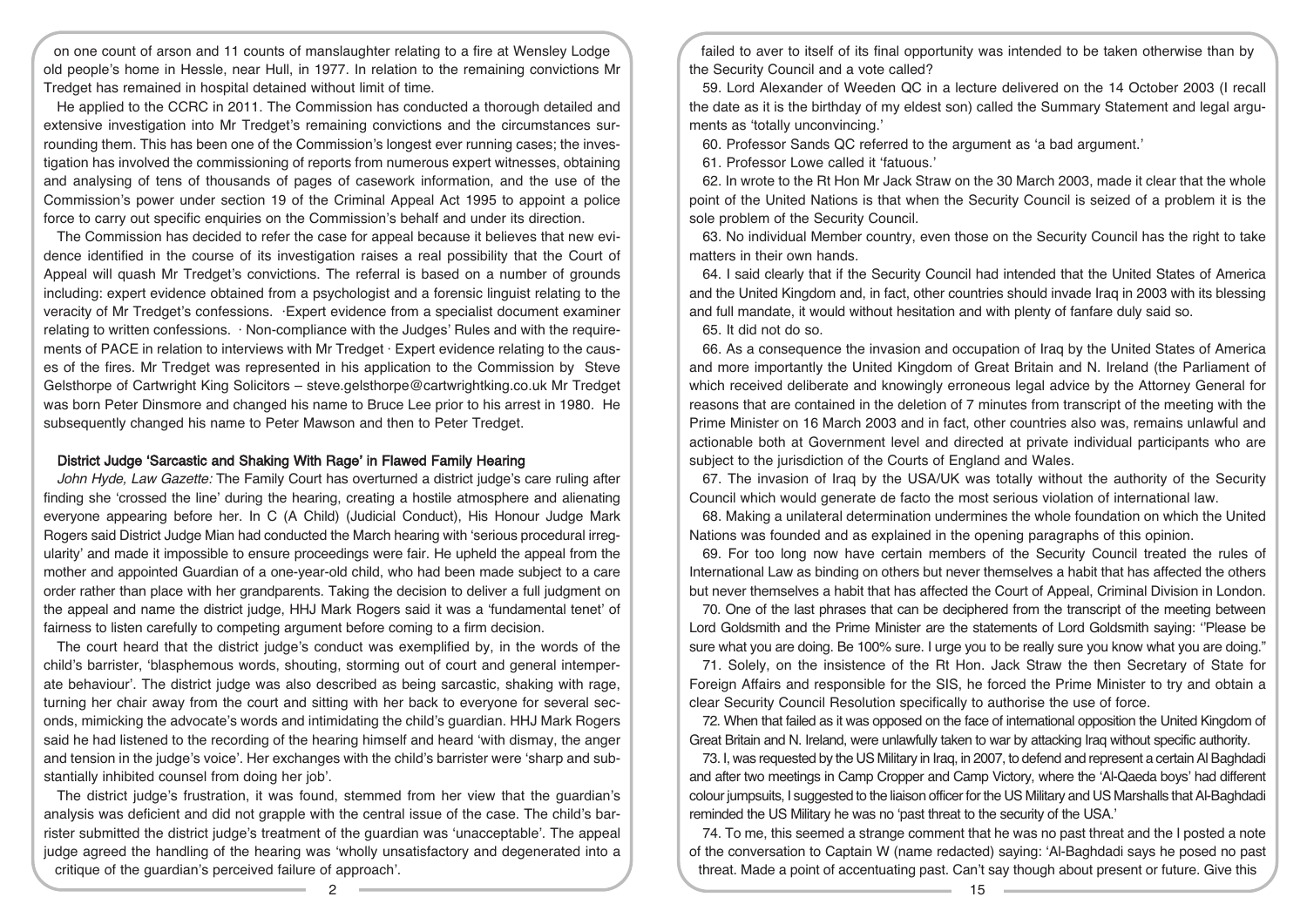be made that Resolution 1441 had the capacity in principle of reviving authorisation in Resolution 678, but the case could only be put if there were 'strong factual grounds' for categorically saying Iraq had failed to take the final opportunity. The Attorney General emphasized the need for 'hard evidence.'

45. That conversation was intrusively recorded by GCHQ and passed to SIS in the usual manner and ultimately coverted, by the Director-General and without reference to the Secretary of State for Foreign Affairs to which SIS are directly accountable.

46. Lord Goldsmith was intellectually coerced into re-writing the 17 March 2003 summary statement to say that the Attorney General stated that a material breach of Resolution 687 revived the authority to use force under Resolution 678 and that in Resolution 1441 the Security Council had determined that Iraq had been and was in material breach of Resolution 687 and that Resolution 1441 had in fact given Iraq a final opportunity to comply with its disarmament requirements and had warned it of serious consequences if it did not comply and that the Security Council had also decided in Resolution 1441 that any failure to co-operate in implementing resolution 1441 would be a further breach and that it was clear and plain Iraq had failed to comply and accordingly the use of force under Resolution 678 had revived and continued to that date.

47. The Summary concluded: 'Resolution 1441 would in terms have provided that a further decision of the Security Council to sanction force was required if that had been intended. Thus, all Resolution 1441 requires is reporting to and discussions by the Security Council of Iraq's failure, but not an express further decision to authorise force.'

48. This was in complete contrast to the opinion of 7 March 2003.

49. The key to the complete contrast lays in the meeting between the Prime Minister and Lord Goldsmith on the 16 March 2003 recorded by GCHQ but to which I am aware 7 minutes of conversation were deleted from the transcript.

50. The Summary Statement of 17 March 2003 was, and remains, seriously misconceived and coming from the High Office of an Attorney General surprised many jurists.

51. I defended in Iraq: \*H.E. President Saddam Hussein \*H.E. Tariq Aziz \*Barzan al-Tikriti \* Awad al-Bandar \*Taha Yassin Ramadan \*Humad Humadi (Acquitted of all charges) \*Al Baghdad (later to be leader of Islamic State) and other ex-members of the Iraqi Regime.

52. The formation and Rules of the Iraqi High Tribunal later to be known as the Central Court of Baghdad and its Statute I participated together with Salem Chalabi the first Registrar of the Court until he was removed because 'he was being too fair to the defendants.'

53. I was given totally unhindered access to all documentation Arabic and in Translation from the records kept of the Iraqi Government and unhindered access to all peripheral records of the USA and UK by the CIA and SIS and was authorised by the HM Treasury via Barclays Bank PLC to receive payment for services relating to Iraq.

54. It was amongst myriads of documents and requests that the transcript for the meeting between Lord Goldsmith and the Prime Minister came to light and the deletion of 7 minutes of the transcript.

55. As stated, there were and remain two serious anomalies and flaws to the misconceived Summary Statement issued by the Attorney General that leave Lord Goldsmith and the then Prime Minister open to civil and penal challenges.

56. First, how was it easy to see that Iraq had failed to comply in a manner justifying the last resort to the use of force?

57. Further, what were the strong factual grounds or more importantly hard evidence (as Mr Jaggers in Great Expectations refers to) to show that Iraq had failed to comply?

58. Second, there is no way or manner that any such final determination whether Iraq had

HHJ Mark Rogers added: 'The judge effectively cross-examined the guardian as if she were representing another hostile party. In my judgment, there and in many places elsewhere the judge went far beyond clarification or amplification and descended into the heart of the arena. He stated that family proceedings should not be unnecessarily adversarial: points should be questioned and tested but not to the extent that a witness is unable to fulfil her role. Here, the court heard the guardian felt 'considerably stressed and upset'. After the hearing, the child's grandparents wrote to the guardian saying parts of the hearing were 'extremely distressing' with a 'constant barrage of interruptions aimed at professional witnesses and barristers questioning them' which brought into question the impartiality of proceedings.

## Charges Against Police Staff Involved In Death Of Thomas Orchard - Withdrawn

The Independent Office for Police Conduct (IOPC) have today informed the family of Thomas Orchard of their decision to withdraw directions for gross misconduct proceedings against two Detention Officers. The Detention Officers are civilian staff employed by Devon and Cornwall Police, who were involved in the detention and subsequent death of Thomas in October 2012.

The IOPC can direct police forces to bring charges against their officers and staff where the IOPC have concluded that they have a case to answer for gross misconduct. They previously directed that gross misconduct proceedings be brought against four Devon and Cornwall Police Officers and the two Detention Officers. The latter, as civilians, would have faced police staff disciplinary proceedings governed by their employment contracts, while proceedings against police officers are separately governed by statute.Withdrawal of the IOPC's original directions follows the decision of a disciplinary panel in July this year to discontinue the gross misconduct proceedings against the four Devon and Cornwall Police Officers. That panel did not accept the argument of officers that there was inadequate evidence of gross misconduct. However, they accepted arguments around 'abuse of process', including long delays which they believed caused irredeemable prejudice, and insufficient confidence in the process for disclosure of evidence.

The IOPC have not said that the two detention officers no longer have a case to answer for gross misconduct, but rather that it is no longer in the public interest to bring the proceedings. Devon and Cornwall Police urged the IOPC to review its direction requiring the Detention Officers to face disciplinary proceedings. Despite the strong opposition of Thomas' family, the IOPC has now withdrawn its earlier direction. Alongside a Custody Sergeant, the two Detention Officers were previously prosecuted for the gross negligence manslaughter of Thomas and faced two criminal trials. They were acquitted by a jury in March 2017. No police officer or relevant police staff member has been successfully prosecuted for murder or manslaughter in relation to a death in custody since INQUEST began recording in 1990.

Thomas, 32, was a fit and physically healthy church caretaker. He had a history of mental ill health and a diagnosis of schizophrenia. On 3 October 2012, he was arrested and detained by Devon and Cornwall Police Officers and taken to Heavitree Road Police Station. Upon arrival limb restraints were applied and an Emergency Response Belt (ERB) made from a tough impermeable fabric was put around his face. The ERB remained around his face as he was carried face down to a cell where he was left lying unresponsive on a cell floor. By the time officers re-entered his cell, Thomas was in cardiac arrest. He was transferred to hospital and pronounced dead on 10 October 2012. In May 2019, the Office of the Chief Constable for Devon and Cornwall Police was sentenced for health and safety breaches in relation to the use of the ERB over the face, after pleading guilty to the charges.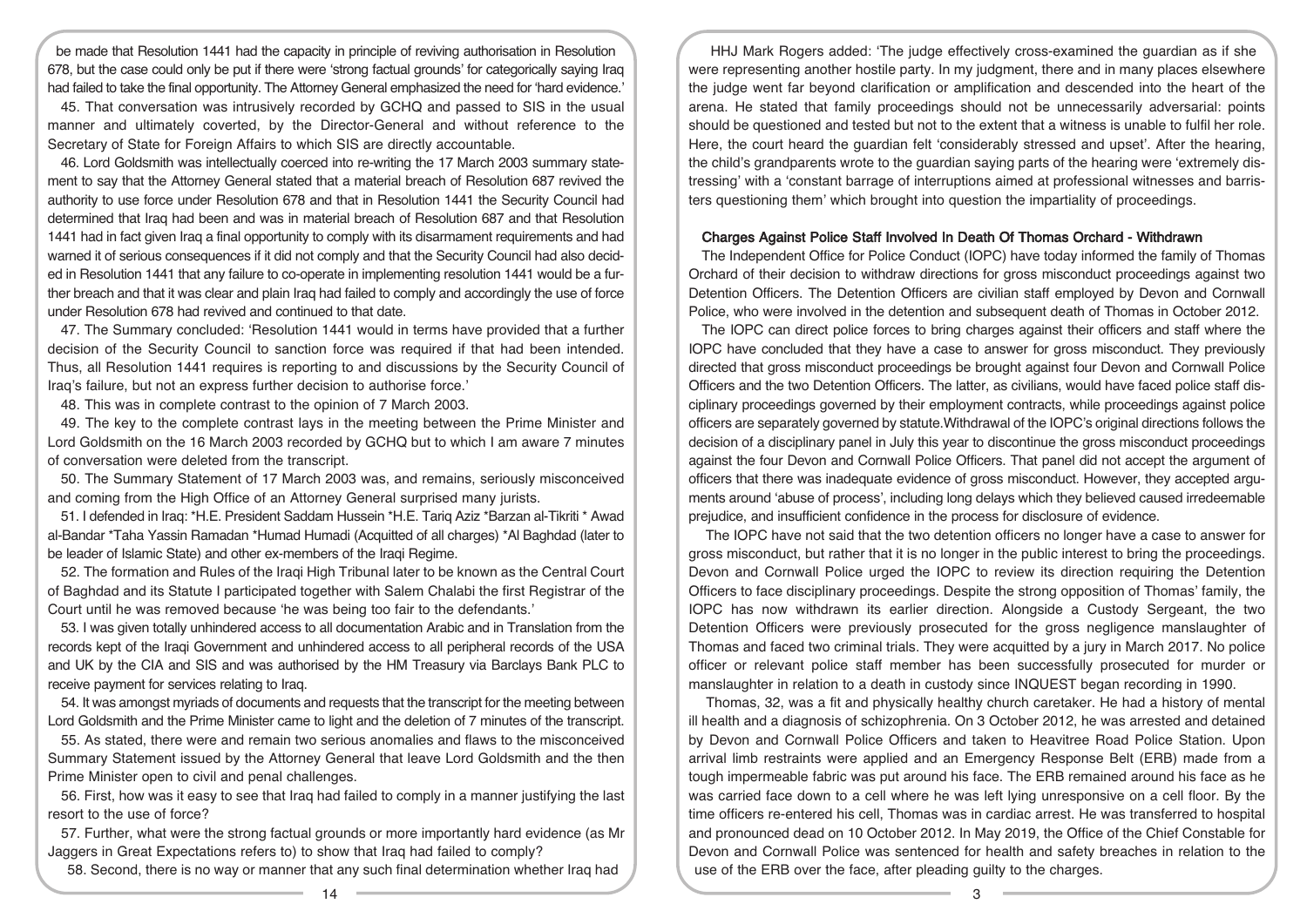The family of Thomas Orchard said: "As a family we are completely unable to comprehend how people who were charged with manslaughter can now be allowed to face absolutely no scrutiny for their work practices in relation to Thomas' death. This decision feels outrageously and ethically wrong to our family; we have been let down by the IOPC. We call upon the coroner to examine the circumstances surrounding Thomas' death publicly, openly, honestly and constructively."

Deborah Coles, Director of INQUEST said: "Thomas' shocking death, following restraint by police and staff whilst he was suffering a mental health crisis, raised serious concerns about policing practices. Evidence heard at the trials and health and safety prosecution exposed criminally unsafe restraint practises. Today's IOPC decision once again calls into question the ability of the IOPC to investigate police criminality and wrongdoing and ensure that police and detention officers are properly held to account for their actions. For seven years this family have had to battle against delay, denial and obfuscation. This shameful outcome fails both the family and the public interest. It points to the impunity of the police, and a process which frustrates the prevention of abuse of power and ill treatment. Thomas Orchard's death joins the long list of deaths where the police have not been held accountable to the rule of law. Nearly two years on since the ground-breaking Angiolini policing review, the Government must spell out to the public how it will address this undeniable failure of accountability mechanisms."

Helen Stone, solicitor at Hickman and Rose who represents the family said: "Today's IOPC decision means that, despite having a case to answer for gross misconduct, these detention officers can continue to work in contact with the public, without having to account, in an employment context, for their actions towards Thomas. This follows on from a similar decision by a police disciplinary panel in July 2019, which ended disciplinary proceedings against police officers who had a case to answer for gross misconduct. These disciplinary outcomes must be a matter of grave concern to the public, and the IOPC and Devon and Cornwall police need to account for their actions which have led to neither police officers nor detention officers facing disciplinary proceedings that would have enabled them to be held to account for their actions. In the seven years since Thomas' death there has still been no judicial determination as to the cause of his death; the family trust that HM Senior Coroner will now rectify this by speedily moving towards an inquest."

## Guardian View On Drug Policy: Rethink It Without Taboos

It is easier to find fault with prohibition than to design a perfect system, but there is clear evidence that the current methods are failing. Much of the harm caused by illegal drugs is caused by their illegality. Prohibition helps to turn users into criminals, and the justice system is poorly equipped to help addicts recover. This is not a controversial opinion in the fields of public health and policing – services on the frontline of the problem – but it is far from orthodoxy in Westminster. Many politicians still yield to taboos around liberal drug laws, even as social norms change and the failure of punitive methods becomes harder to ignore.

So it is heartening that a cross-party group of MPs has taken a significant step towards a more informed debate. The report by the Commons health and social care committee starts from the premise that addicts are not wicked people and that resources are most efficiently deployed aiding their recovery. Public Health England, a government agency, estimates that every £1 spent on drug and alcohol treatment saves £4 from the expense that untreated addiction causes.

A shift away from criminalisation does not have to absolve addicts of responsibility. Crimes committed in pursuit of a fix cannot be excused. Victims are no less entitled to justice. Leniency at the retail end of the market could empower gangsters higher up the drug sup-

31. Alistair Campbell the de-facto deputy Prime Minister (without ever having been elected to office, of any kind) was concerned about 'leaks' and as a result, the Attorney General published on the 17 March 2003 a summary statement with much redacted vital information.

32. The opinion of Lord Goldsmith dated 7 March 2003 went into considerable detail concerning the crossed relations between three United Nations Security Council Resolution: \*Resolution 678 \*Resolution 687 \*Resolution 1441

33. Resolution 678 was passed way back in 1991 and it was founded on much earlier resolutions, for example, requesting Iraq to leave the territory of Kuwait. It authorised the use of force to 'eject Iraq from Kuwait and to restore peace and security in the region.' This was Operation Desert Storm which achieved the goal set out by the Security Council.

34. The unanswered question as to why President Bush refused to order troops to Baghdad was crystal clear to me, in that, President Bush accepted that the mandate did not include regime change and/or overthrowing the Iraqi Government.

35. Whilst President Bush Snr. was respectful of the 'law' and mandate of the United Nations Security Council, President Bush Jnr. took a different approach aided and abetted and, much incited by Antony Lynton Blair.

36. Resolution 687 (1991) brought military actions and active operations to an end. What it did though, however, was to impose upon Iraq the conditions with regard to weapons of mass destruction and in inspectorate regime to ensure that all weapons be destroyed.

37. Antony Lynton Blair between 7 March 2003 and the 17 March 2003 adopting his, what he termed, 'legal hat' (notwithstanding the fact that he was a failed barrister in awe of his wife Cherrie Booth QC the true legal luminary of the family but who refused to participate in any meetings) interpreted Resolution 697 to mean that Iraq did have weapons of mass destruction.

38. In fairness to Lord Goldsmith that was not his position but by that time his opinion had been diluted to suit the whims and fancies of the Prime Minister and his compact with President Bush Jnr.

39. Resolution 1441 which was adopted unanimously in November 2003, 'recorded' that Iraq had been, and continued so to be, in breach of its obligations under the relevant resolution and that included resolution 687. It made an offer to the Iraqi Regime to comply with its disarmament obligations. It imposed a much stricter inspection regime and provided that further violations would be referred to the Security Council for it: '…to consider the situation and the need for full compliance with all of the relevant Council resolutions in order to secure international peace and security.'

40. It did not authorise the use of force.

41. In honour to Lord Goldsmith his opinion dated 7 march 2003 and viewed by myself two days later, considered that Resolution 1441 could 'in principle' revive the authority to use force, but: '…only if the Security Council determine that there was a violation of the conditions of the ceasefire sufficiently serious to destroy the basis of it.'

42. In short, Lord Goldsmith reviewed all arguments and put the case that there was authority to use force if the Security Council reviewed the matter even if it did not reach a conclusion but it could also be argued heavily that nothing short of a new Security Council Resolution would: ' provide a legitimate basis for using force.'

43. Lord Goldsmith was more versed to caution than going to war without lawful cause. He concluded that Resolution 1441 left the position unclear but that the safest legal course would be to: '…secure the adoption of a further resolution to authorise the use of force.

44. In a private meeting between the Prime Minister and Lord Goldsmith on the 16 March 2003 in the late evening the Attorney General pressed upon the Prime Minister that a good case could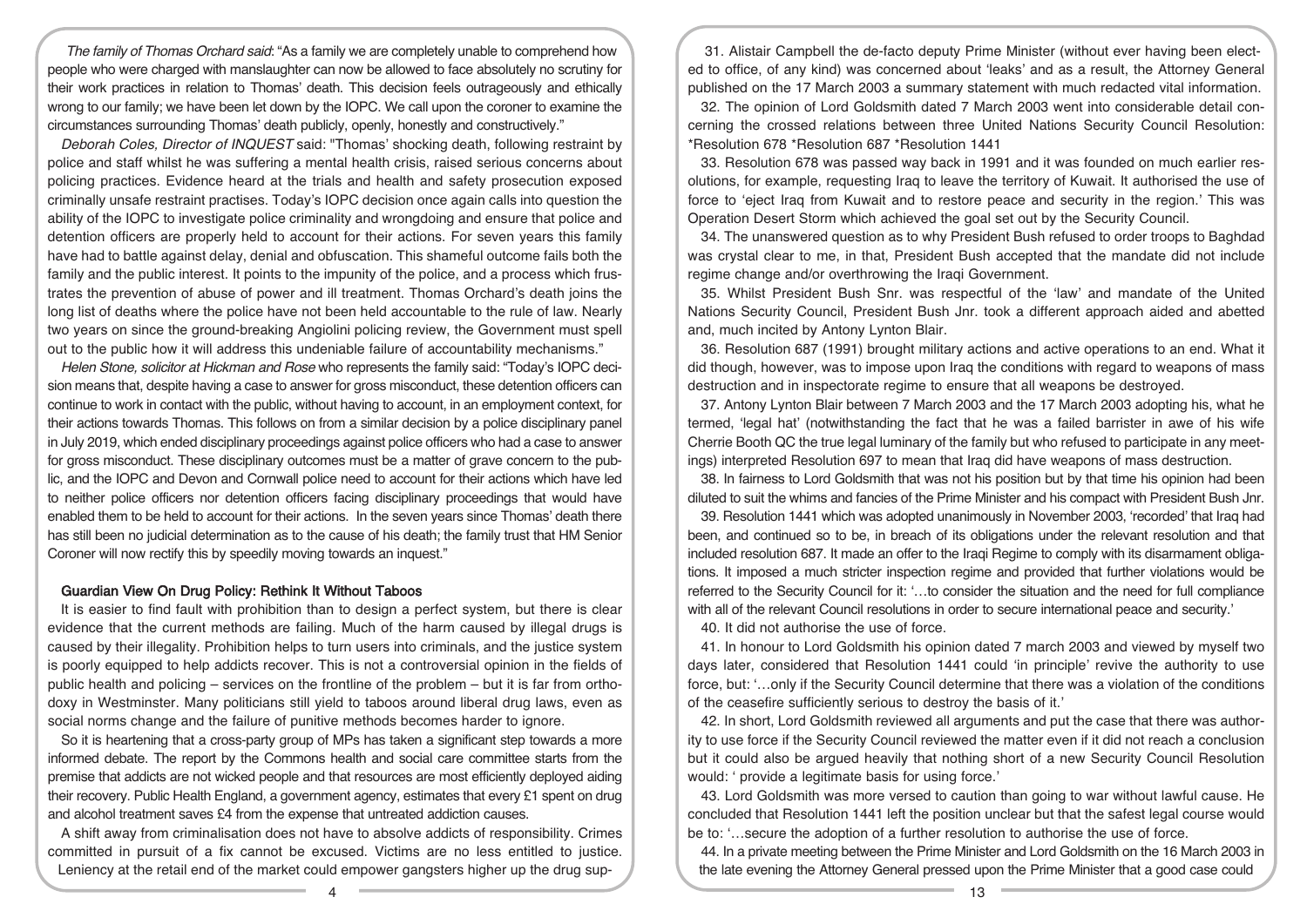the peace, or act of aggression, and shall make recommendations, or decide what measures shall be taken in accordance with Art. 41 and 42, to maintain and restore international peace and security.'

13. Art. 51 recognised the right of a State to defend itself: 'Nothing in the present Charter shall impair the inherent right of individual or collective self-defence if an armed attack occurs against a Member of the United Nations until the Security Council has taken measures necessary to maintain international peace and security.'

14. Art. 51 has caused considerable difficulties to both politicians and jurists. It seems very similar to the common law right of personal self-defence. There must, however, be an armed attack or the threat of an immediate attack and of course, the force must be proportional and strictly limited to the defence against the attack.

15. The Members of the Security Council or the Judges of fact and situation and who decide all are: \*The United States of America \*The United Kingdom of Great Britain and N. Ireland \*France \*China \*Russian Federation (previously the USSR)

16. In essence, the known victors of the Second World War notwithstanding that without Australia, New Zealand, India, Canada to cite but a few the Second World War may have produced a much different outcome.

17. Nonetheless, no other country was invited to sit at the High Table of the United Nations.

18. In the past 40 years, the USA alone has been involved in some forty military actions.

19. Wars involving the United States of America include. \*Grenada \*Panama \*Haiti \*Angola \*El Salvador \*Nicaragua \* Libya \*Lebanon \*Yemen \*Sudan \*Yugoslavia\*Afghanistan \*Iraq

20. There were and remain no legal justification the USA can rely upon for the actions it took in Iraq

21. Top officials in the White House made it crystal clear that it was their intention to remove H.E. Saddam Hussein as President to change the government.

22. British Government Official assured the United States of America of its unconditional support and wholehearted support for regime change.

23. Lord Goldsmith, the then-Attorney General, in his 'Advice to the Prime Minister 'Iraq Resolution 1441' dated 7 March 2003 made it clear and was consistent in his advice that while regime change might be as a result of disarming Saddam Hussein: 'It could not per se be a lawful objective of military action.'

24. That was the position of the Attorney General Lord Goldsmith on the 7 March 2003.

25. I was privileged to see the full opinion of the Attorney General on the 9 March 2003.

26. It was the view of the Government, led by Antony Lynton Blair, not necessarily shared by Lord Goldsmith, that the legality of the use of force in March 2003 rested solely on whether or not the Security Council de jure had the legal capacity to authorise the use of force and if at what level.

27. The question for Lord Goldsmith and other selected jurists was whether the Security Council had actually authorised the use of force. If it had the next question was whether it had acted ultra vires.

28. As ever it would be a question of interpretation rather than the application of the Resolutions.

29. That was the legal dilemma facing Lord Goldsmith and an ever insistent Prime Minister Tony Blair who was forcing Lord Goldsmith to deliver a legal opinion with a view to war.

30. In a letter to the Prime Minister dated 15 March 2003, I suggested that for any 'jointadventure' with the United States of America, at the very least, the opinion of the Attorney General should be published in the House of Commons and, the House of Lords and, a copy to the Lord Chief Justice, the Chancellor and Master of the Rolls, together with the President of the Law Society, and Chairman of the Bar Council, with the usual undertaking not to reveal to any third parties or media without authorisation.

ply chain where serious violent offences abound. In theory, police resources could be retargeted at the big players. In practice, a more tolerant drug policy environment could legitimise use and boost demand – for which villains provide the supply.

A compassionate attitude towards people whose lives are ruined by drugs is not the same as a permissive attitude to recreational use, although the two issues can be hard to separate. The committee's focus is not on the lucky dabblers who escape from drug experimentation unscathed. Their experience is often a function of social privilege. Affluent white users enjoy a tacit licence to flirt with drugs that is not available to black men, who are likelier to face the stiffest penalties. But unequal application of the law is a problem distinct from the immediate emergency: an epidemic of drug-related deaths. In England, there were 2,670 deaths directly attributable to drugs last year – up 16% from 2017. The committee notes that the figure would be much higher if fatalities where drugs are a secondary factor were included.

Few European countries have a worse record and some have pioneered policies that divert drug users away from the police. Initial controversy around Portuguese decriminalisation, for example, has given way to a political consensus in favour. Likewise an experiment in prioritising rehabilitation in Frankfurt saw a measurable fall in drug-related crime compared with neighbouring regions. But Frankfurt's efforts were well-funded. In the UK many addicts rely on programmes dependent on shrunken public health budgets. Treatment services have faced cuts of 27% over the past three years. Poor resourcing provokes a costly vicious cycle: drug users turn to crime; criminality hardens users. It is easier to find faults with prohibition than to design a better model. But there is now a compelling case to treat drug use as a public health problem, not a mess for the police to clear up. MPs are understandably cautious about decriminalisation of possession for personal use. The Commons committee recommends only that government consult on the matter. It is the right question for politicians to be asking, and vital that they keep an open mind when looking for answers.

# Pisică v. the Republic of Moldova

The applicant, Nelea Pisică, is a Moldovan national who was born in 1981 and lives in Ialoveni (Republic of Moldova). The case concerned her complaint that the authorities had failed to ensure that she had access to herthree children who had been taken from her by her ex-husband against her wishes. Ms Pisică had three sons with P., in 2003 and 2007. In 2012 P. started being aggressive and she left the family home with the children. During proceedings for custody of the children, between July 2013 and November 2015, Ms Pisică complained nine times to various authorities that P. was manipulating the children and turning them against her. Despite several protection orders issued in the course of those proceedings, barring P. from contacting the children, he took them to his home and refused to return them to their mother. Several psychological reports were drawn up in 2014, showing that the children's attitude to their mother had changed and finding that P.'s alienation of the children from their mother constituted emotional abuse. The local welfare authorities' recommended that the children be separated temporarily from both parents for psychological assistance, but there was never any follow up. Ms Pisică was eventually awarded custody of her two younger sons in June 2015. However, the judgment could not be enforced because of strong opposition from the children.There were new custody proceedings in 2018 and the courts decided that the two younger children were to live with P. The courts found that the change of custody was in the children's best interests because of their strong ties to their father. Relying on Article 8 (right to respect for private and family life) of the European Convention on Human Rights, Ms Pisică complained that the authorities had failed to reunite her with her children, despite the judgment in her favour, or to take any action against the father's emotional abuse. Violation of Article 8 Just satisfaction: 12,000 euros (EUR) (non-pecuniary damage).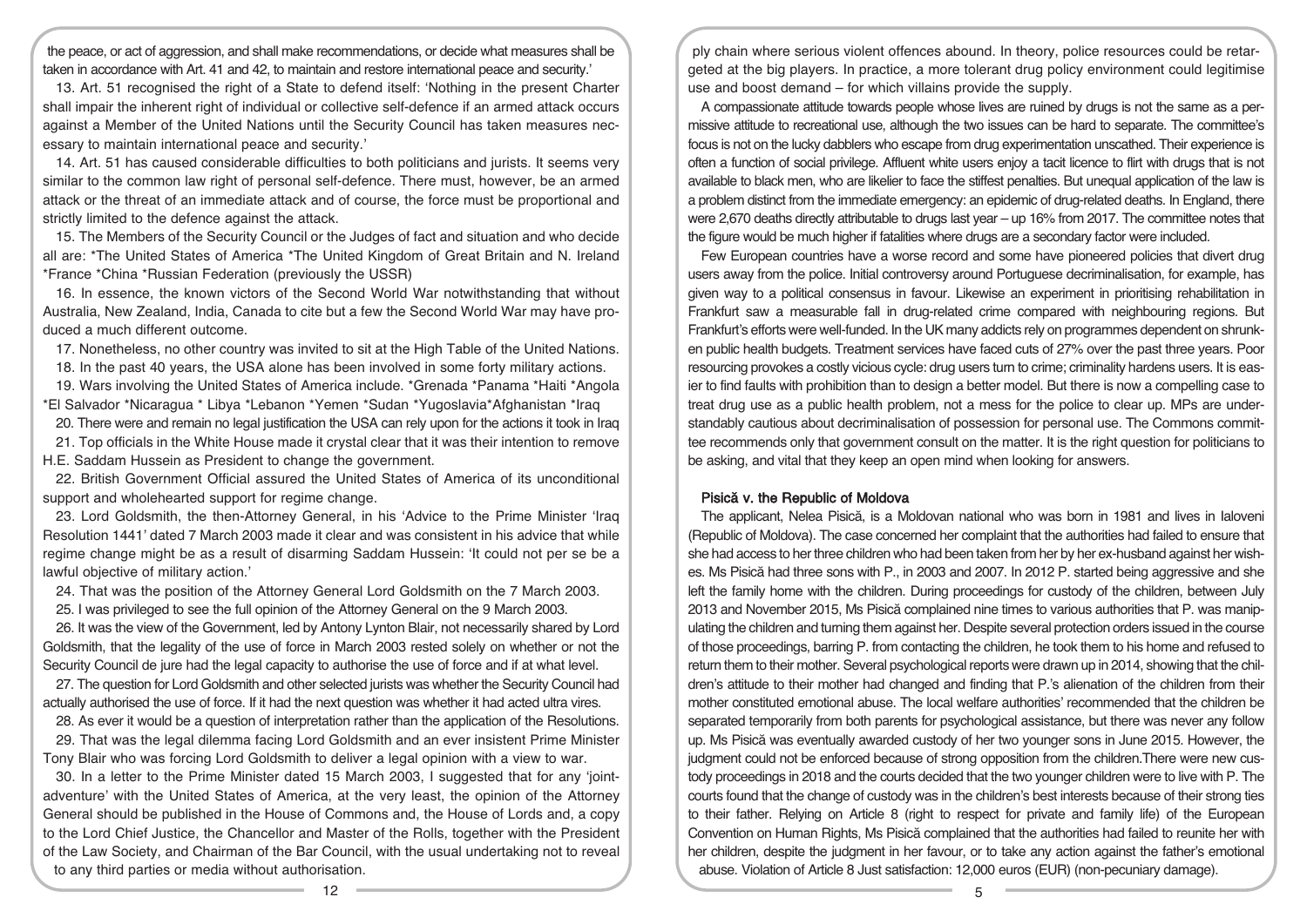## Safe Injection Rooms Save Lives – Yet the UK Government Continues to Oppose Them

Rick Lines, Human Rights News: Urgent action is needed to stem the UK's overdose crisis, according to a group of cross party MPs, who have called upon the government to properly tackle the issue. Drug-related deaths rose to record numbers in 2018 in England and Wales. A total of 4,359 people died due to drug poisoning – over half of them related to opiate use. MPs have urged for a number of important policy changes. These include the decriminalisation of drug possession for personal use and the the creation of supervised injecting facilities. Supervised injecting facilities – sometimes known as overdose prevention centres, or drug consumption rooms – are a critical tool in ending the overdose crisis. These are places where people are allowed to inject illegal drugs in hygienic conditions, in the supportive presence of medical staff and peer workers.

They are primarily intended to provide services for vulnerable, poor, or homeless people who would otherwise inject in public places – such as alleys or parks, circumstances that significantly increase the risk of fatal overdose and transmission of blood borne infections via unsterile injecting equipment According to the nongovernmental organisation Harm Reduction International – which monitors global developments on programmes to reduce drug-related harms – there are almost 120 such facilities operating in 11 countries. This includes Canada, Australia, France, and the Netherlands. Research by the European Monitoring Centre on Drugs and Drug Addiction found that supervised injecting sites help to reduce unsafe injecting and fatal overdoses.

Outdated Logic: Yet despite the record of success of safe injecting facilities, too many governments continue to oppose their implementation. Over the summer Dublin City Council refused planning permission to open Ireland's first safe injecting room. This came despite the Irish government changing the law two years earlier to clear legal barriers to their operation. In Canada, the Conservative government of Stephen Harper went all the way to the Supreme Court in 2011 to try to shut down the country's first safe injecting facility in Vancouver, only to have the government lose in humiliating fashion after a unanimous decision. Yet despite the court ruling in favour of safe injecting facilities, some provinces continue to obstruct their implementation. In the US earlier this month, health advocates won an important legal victory when a District Court judge blocked an attempt by the US Justice Department to prevent the nation's first legal supervised injecting facility from opening its doors in Philadelphia. The Justice Department sought to have not-for-profit project Safehouse declared unlawful under a 1986 federal law intended to shut down "crack houses".

Lifesaving Programmes: But not all efforts end in victory. In the UK in December 2016, the Advisory Committee on the Misuse of Drugs – the government's expert body – recommended implementing safe injecting facilities in response to massive increases in overdose deaths. But Theresa May's government rejected this recommendation in July 2017, and four months later the Lord Advocate in Scotland blocked plans by the City of Glasgow to open the UK's first safe injecting facility. The Conservative government has even blocked the appointment of experts known to be supportive of these lifesaving programmes. In July 2019, it emerged that the CEO of the drugs charity Release, Niamh Eastwood, had her appointment to the the Advisory Committee on the Misuse of Drugs blocked by the Home Office. Her crime? Tweeting criticism of the government's rejection of the recommendation for safe injection facilities in 2017. Earlier this month, a leading UK drug expert, Alex Stevens of the University of Kent, resigned his seat on the the Advisory Committee on the Misuse of Drugs, citing "political vetting" of appointments by the Home Office. Stevens said: "If suitably qualified experts are excluded from membership on the basis of stated disagreements with government policy, this will erode the quality of advice that the Advisory Committee on the Misuse of Drugs can give."

the boys rather than addressing them had failed to deliver a safe or rehabilitative environment. Neither boys nor staff were safe. The negative cycle of containment and separation that we have commented on in the past still dominated the day-to-day lives of those who lived and worked in the establishment. The appalling situation we found cannot be allowed to continue, and I was told that action had already been taken to ensure that improvements would follow. I hope that at long last there will be a recognition that Feltham, if it is to remain as an institution holding children in custody, must change in a more radical way than at any time in its troubled history." Short-term improvements followed by dramatic and dangerous declines should no longer be tolerated. Following the issue of the UN, the Youth Custody Service decided to 'temporarily pause new placements of young people to Feltham A'. I have recently been informed that following a risk assessment "the operational decision has been made to restart new placements at the establishment'. I hope this decision proves to be well founded."

# The Illegality of the War on Iraq by the United Kingdom

Since 2003 Giovanni Di Stefano had an insight on what actually led to the invasion of Iraq and for many years has felt that he should have published what he knew then, and over the last 16 years. Although, late in giving his opinion GDS strongly feels he should publish the legality of the war on Iraq by the United Kingdom of Great Britain and N. Ireland in the interest of all.

1. War and armed conflicts exist since time began. Peace, however, is of a recent modern invention. So, stated Sir Henry Maine in 1888.

2. The Hague Conference eleven years later and the further conference in 1907, recognised the use of force to resolve disputes as an available option. The intention was thought to use such as a very last resort. That factor is important for the purpose of this opinion.

3. Subsequently, The League of Nations and its Covenant sought to discourage armed conflicts but did not extend to prohibiting such.

4. The Kellogg-Briand Pact of 1928 which was ratified by Germany, the United States, Belgium, France, and Great Britain, Italy, Japan, Poland, and Czechoslovakia, as well as Ireland' created the legal position of States renouncing war as an instrument of political policy. Italy, for example, renounces war and such is embodied into the Constitution.

5. That, however, did not stop Japan from invading Manchuria and Italy from occupying Abyssinia and, ultimately, Germany from invading almost every country in Europe.

6. The ideology of President Woodrow Wilson in the concept of the League of Nations had failed and something further was required.

7. It was not until 1945, after the Second World War, that the United Nations adopted policies that would, it was hoped, prevent armed conflicts.

8. 192 Nations joined and immediately they had to accede and accept that the resolution of disputes was to be by peaceful means.

9. Further, Article 2(4) stated that member countries had: '…to refrain in their international relations from the threat or use of force against the territorial integrity or political independence of any State.'

10. The Security Council, the enforcement branch of the United Nations, was given the responsibility for taking prompt and effective action for maintaining international peace.

11. Security was also conferred on the Security Council which was authorised to act on behalf of member states.

12. Chapter VII of the United Nations Charter covers threats to breaches of peace provides in Art.39 that: 'The Security Council shall determine the existence of any threat to peace, breach of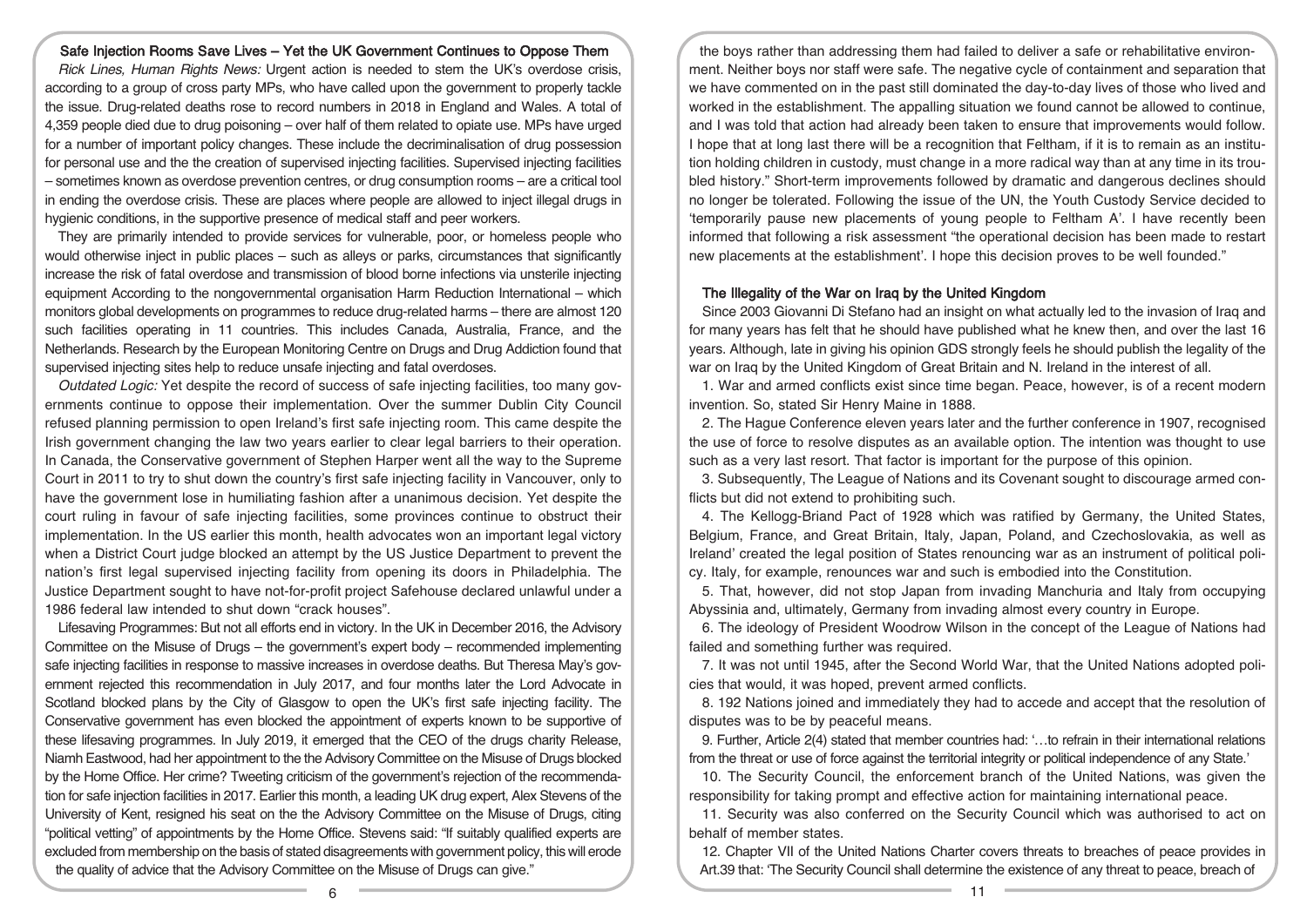er than any other day of the week. Anything that can be done to help people move away from offending should be taken with both hands and be promoted with vigour."

A spokesperson for the Scottish Prison Service (SPS) said: "The power hasn't been used much because it just hasn't been required." A Scottish government spokesperson added that the legislation "was never intended to result in a blanket ban on Friday releases, although we recognise in certain circumstances they can present problems". The spokesperson added: "It is an option among a range of other actions that are regularly being taken, by the Scottish Prison Service and third sector organisations, to help an individual's reintegration."In 2017, the SPS reviewed how this legislation was being used, and then established an online application process to make it easier for applications to be made, and refreshed guidance to advise organisations how best to apply. "We will keep in contact with the SPS, and keep the use of this process under review – alongside the wider improvements to reintegration support."

## HMYOI Feltham Young Offenders - Appalling Decline - Need ror Radical Change

An announced inspection of HMYOI Feltham, launched in response to disturbing intelligence about the establishment, found an "appalling" decline in standards in the Feltham A children's unit, according to HM Chief Inspector of Prisons. Publishing an inspection report, Peter Clarke said he hoped the Secretary of State for Justice would intervene to bring about lasting change at Feltham A, where life was dominated by a "negative cycle of containment and separation" of the children held.

Mr Clarke added that the performance of Feltham A, which holds children aged 15 to 18, either convicted or remanded, had fluctuated in recent years. But in July 2019 inspectors found "a dramatic decline across many aspects." "The decline was so acute and the outcomes so poor that for the first time in an establishment dedicated to the detention of children, I decided to use the Urgent Notification [UN] process (in July 2019)." This required the Secretary of State to respond publicly and within 28 days with proposals to improve the establishment. Violent incidents had risen by 45% since the previous inspection only six months earlier. The number of assaults against staff, some of which were very serious, had risen by around 150% since January 2019 and the levels of violence among children was higher than at similar establishments. Levels of self-harm had tripled since January 2019 and were now 14 times higher than they were in January 2017. Seventy-four per cent of children said they had been restrained, but governance of and accountability for the use of force by staff had all but collapsed.

Fewer than one in five children felt cared for by staff and a third of children said they were out of their cells for less than two hours a day during the week. At the weekend this figure rose to nearly three-quarters. Mr Clarke said: "The poor regime and delays in moving children had a highly disruptive influence on life at Feltham A. Resources were being wasted as health care staff, education facilities and resettlement intervention services stood idle waiting for children to arrive." The provision of education had fallen to a little over eight hours a week per child, and attendance rates stood at only 37%. Disturbingly, there were no plans in place to improve this. Mr Clarke said: "Not only were children not getting to education, but neither was education getting to them. In the four weeks leading up to the inspection some 800 hours had been scheduled to be delivered on residential wings, but only around 250 hours had actually materialised."

Many children were being released from Feltham A without stable accommodation, without education, training or employment in place and without support from family or friends. Overall, Mr Clarke said: "Despite the challenges facing staff, there now needs to be a fundamental change in approach at Feltham. The practice of containing the behavioural problems of

Human Rights Crisis: Since the 1970s and the start of the "war on drugs", punishment, policing, and prisons – rather than health – became the core approach of drug policy. Alongside this has been an escalation of human rights violations linked to drug control. Denial of life saving programmes, such as safe injecting facilities, is but one example. As I highlight in my book, in recent years we have seen examples of courts stepping in to defend the rights of people who use drugs against the excesses of government drug warriors. And the publication earlier in 2019 of International Guidelines on Human Rights and Drug Policy marks a significant milestone in this slow process of reform. Following the US court decision, a supporter of Safehouse described it as "a resounding defeat for Donald Trump and his minions' callous efforts to increase the suffering of people and communities struggling with addiction". With the UK experiencing the highest levels of drug-related deaths in history, how much more suffering and death will people who use drugs have to endure before the callous efforts of the UK government come to an end? Indeed, the quick and negative response of the government to the MPs call for health-centred drug reforms seems to suggest the overdose crisis will continue to escalate.

#### Eternal Triangle

Scottish Legal News: A woman has been charged with falsely reporting her own murder after she posed as her husband and told his alleged mistress that he had shot her. The wife - from the city of Bluffdale in Utah - was arguing with her husband about him talking to the other woman, police said. Using her husband's phone, she allegedly texted the woman and said he had shot his wife and didn't know what to do, the Salt Lake Tribune reports. The woman called 911 and emergency responders from three departments showed up and "set up containment" around the house. However, the supposedly dead wife reportedly came outside and confessed that she had sent the texts to see if her husband's mistress would have helped him cover up the crime. She has now been charged with filing a false emergency report involving an injury or death, which carries a sentence of up to five years in jail, and misdemeanour criminal mischief.

## Child Sexual Abuse Inquiry Criticises Lack of Cooperation from Vatican

Owen Bowcott, Guardian: The Vatican's repeated refusal to cooperate with official investigations into paedophile priests and its delay in stripping convicted offenders of their clerical status has been condemned by the UK's child sexual abuse inquiry. In a highly critical attack on the papacy's stonewalling response to decades of complaints, the lead counsel to the inquiry, Brian Altman QC, said it was "very disappointing" that significant evidence and statements had been withheld. The approach of the archbishop of Westminster, Cardinal Vincent Nichols, was also criticised after he belatedly admitted in February that it was "sobering" when he "began to see" the problem from the perspective of the victim.

At the start of its final, two week-long hearing into abuse within the Catholic church, the independent inquiry into child sexual abuse (IICSA) detailed how it sought help from the UK Foreign Office to obtain answers from the Holy See to its questions. The inquiry is keen, in particular, to discover more about the role of the church's Congregation of the Doctrine of the Faith (CDF), which is supposed to discipline priests who commit offences. The Vatican sent some documentation but, Altman noted, "the Holy See has not provided any evidence about the role of the CDF and/or laicisation [the process of removing priests from the church] and declined to provide the inquiry with a witness statement. The papacy, he explained: "considers that the domestic laws of a foreign sovereign entity are not the proper object for a British inquiry".